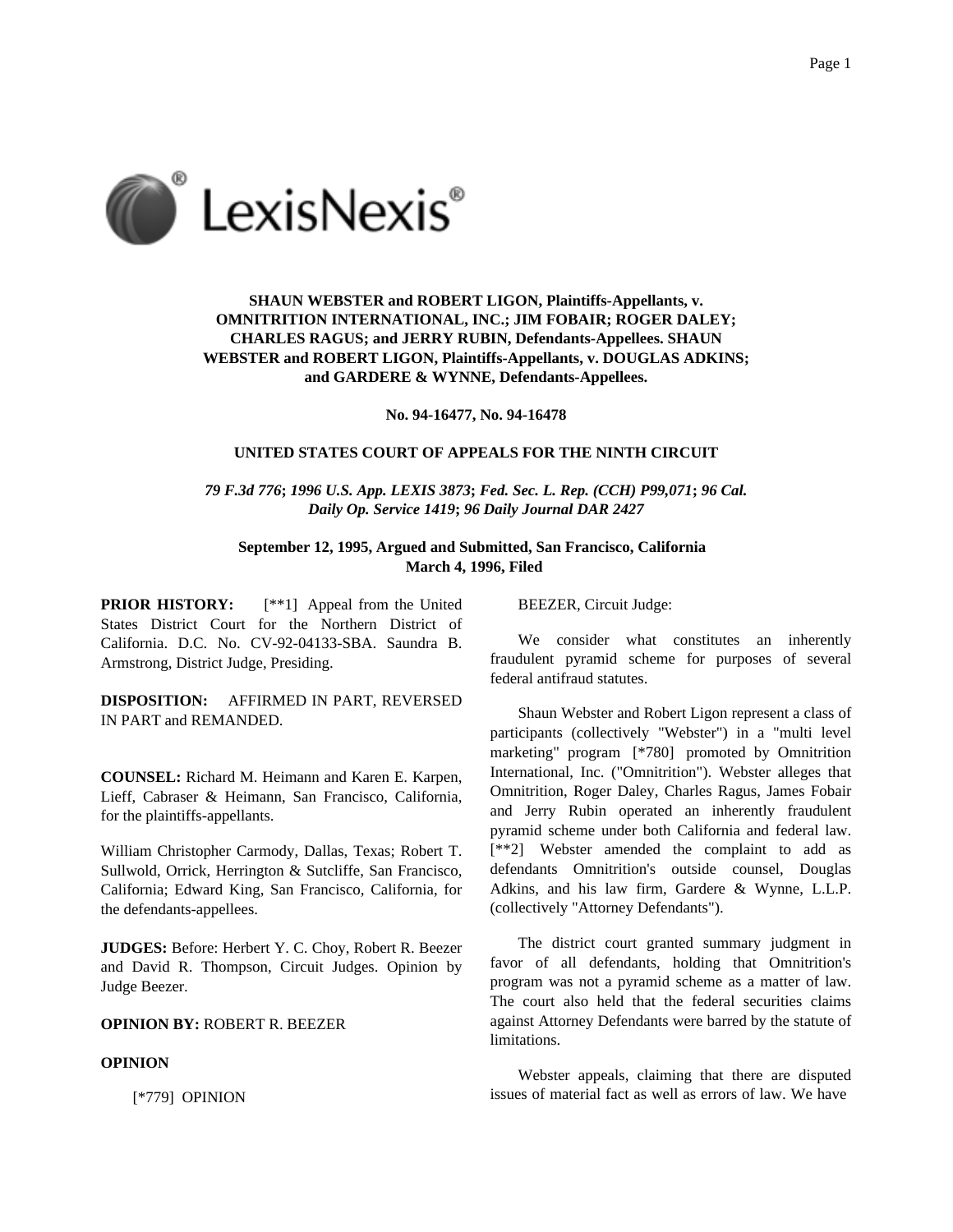jurisdiction and we affirm in part and reverse in part.

*I*

Omnitrition is a corporation which operates a "multi level marketing" program, selling nutritional supplements, vitamins and skin care products. Members of Omnitrition's retail sales force are known as "Independent Marketing Associates" ("IMAs").

The first level of IMAs are referred to by Omnitrition as "distributors." There is no charge to become a distributor, and distributors have no quota of products they must purchase or sell. A distributor has the right to buy products at a discount from Omnitrition for use or resale and to recruit others into the program. [\*\*3] A distributor can qualify to become a "Bronze Supervisor" by ordering a minimum amount (several thousand dollars) in products, measured by suggested retail price, from Omnitrition in one or two (consecutive) months. 1 In order to remain a supervisor, an IMA must continue to meet the minimum order requirements each month.

> 1 Somewhat cryptically, Omnitrition refers to the amount of products one of its salespeople orders in a month as "Sales Volume." This figure does not represent the amount of products a salesperson has *sold* at retail, however. It is arrived at by calculating the suggested retail price of products the salesperson *bought* at wholesale from Omnitrition.

Bronze Supervisors are entitled to receive a "Royalty Override Bonus" on up to three generations of "downline" supervisors, i.e. people the supervisor recruits who themselves also meet the minimum monthly order requirements to be supervisors. The "Royalty Override Bonus" gives the Bronze Supervisor a 1 to 4% commission on orders placed [\*\*4] by downline supervisors. Supervisors and those they recruit must continue to purchase a minimum amount of products each month from Omnitrition to qualify the supervisor for commissions. Beyond the Bronze Supervisor level are Silver, Gold, and Diamond supervisors, who can recruit more supervisors into the program and earn the right to royalties on up to six levels of downline supervisors.

Omnitrition has three policies which are supposed to encourage retail sales. First, to order products, IMAs must certify that they have sold at least 70% of products previously purchased. This requirement can be met either

by retail sales to end users or by sales to downline IMAs. Second, to qualify to earn commissions on downline orders, supervisors must certify that they have made sales to ten retail customers in the past month. It is undisputed that Omnitrition randomly calls some customers listed by supervisors to confirm that the sales have occurred. Third, if an IMA resigns from the program, Omnitrition will buy back unsold inventory for 90% of invoice price, with the caveat that Omnitrition will only repurchase consumable products that are less than three months old.

Fobair, Daley and Ragus [\*\*5] are corporate officers of Omnitrition. Rubin, now deceased but appearing by the executor of his estate, was alleged to be involved in the creation and promotion of the marketing program. Adkins, a partner at Gardere & Wynne, is outside counsel and Assistant Secretary of Omnitrition. Adkins appears in a promotional videotape produced by Omnitrition, in which he states that Omnitrition is "not a pyramid scheme," gives advice on how to sell the nutritional products within the constraints of FDA guidelines, and makes other promotional statements concerning Omnitrition.

[\*781] Webster and Ligon are former Omnitrition IMAs. Each filed class actions, Ligon in the Southern District of Texas and Webster in the Northern District of California, on behalf of all IMAs in Omnitrition's program who lost money. The two actions were consolidated in the Northern District of California and the district court certified the class. Webster's amended complaint alleges that Omnitrition's marketing program is actually a fraudulent pyramid scheme violative of federal securities laws, state unfair sales practice and fraud laws and the Racketeer Influenced and Corrupt Organizations Act ("RICO") (*18 U.S.C. § 1961* [\*\*6] *et seq.*).

The district court granted summary judgment for all defendants on the ground that Webster had failed to raise a triable issue of fact as to whether Omnitrition's program was a pyramid scheme; the district court held that Omnitrition's policies designed to encourage retail sales took the program outside the definition of fraudulent pyramid schemes. Most of the remainder of the district court's reasons for granting summary judgment depend on this determination.

The district court determined that Omnitrition distributorships were not securities within the purview of the federal securities laws because their return did not depend primarily on the efforts of others. The district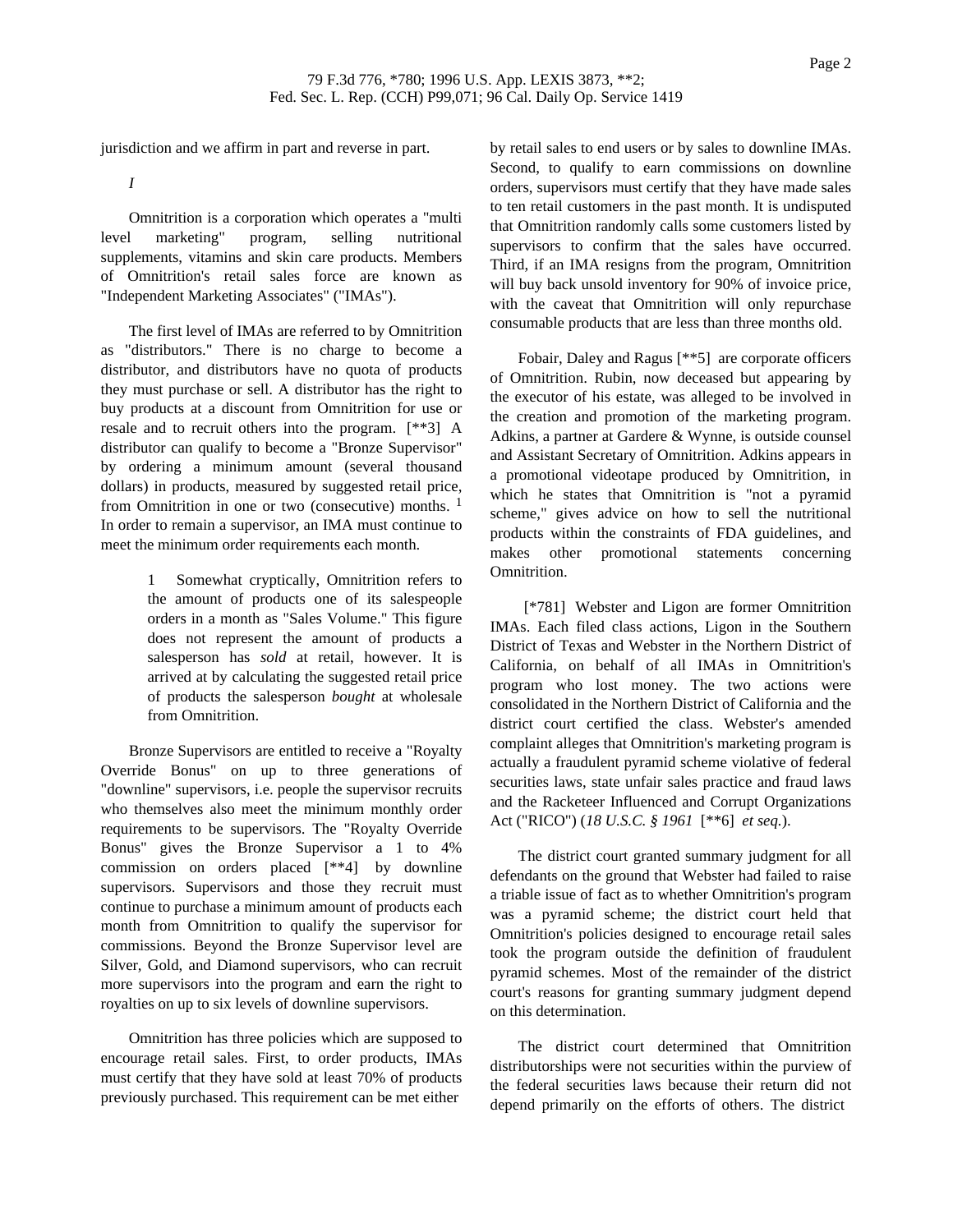court further held that, because the program was not fraudulent, its operation and promotion did not constitute predicate acts under RICO. Finally, the district court determined that Webster had failed to provide evidence of several elements of the state law claims.

The district court granted summary judgment to the Attorney Defendants holding that the limitation period of the statute of limitations had expired on the federal securities claims. Webster timely appeals.

*II*

We review a grant of  $[**7]$  summary judgment de novo. *Atwood v. Newmont Gold Co., 45 F.3d 1317, 1320 (9th Cir. 1995)*. We determine whether the district court correctly applied the relevant substantive law and, viewing the evidence in the light most favorable to the nonmoving party, whether there are genuine issues of material fact. *Jesinger v. Nevada Federal Credit Union, 24 F.3d 1127, 1130 (9th Cir. 1994)*.

The central issue is whether Omnitrition's marketing program is a pyramid scheme. Operation of a pyramid scheme constitutes fraud for purposes of  $\S$  12(2) of the Securities Act of 1933, § 10 of the Securities Exchange Act of 1934 and various RICO predicate acts. Because the record contains sufficient evidence to present a genuine issue of disputed material fact as to whether Omnitrition promotes a pyramid scheme, we reverse the grant of summary judgment.

## *A.*

Pyramid schemes are said to be inherently fraudulent because they must eventually collapse. See, e.g., *S.E.C. v. International Loan Network, Inc., 297 U.S. App. D.C. 22, 968 F.2d 1304, 1309 (D.C. Cir. 1992)*. Like chain letters, pyramid schemes may make money for those at the top of the chain or pyramid, but "must end up disappointing those at the bottom [\*\*8] who can find no recruits." *In re Koscot Interplanetary, Inc., 86 F.T.C. 1106, 1181 (1975)* (emphasis in original), *aff'd mem. sub nom, Turner v. F.T.C., 580 F.2d 701 (D.C. Cir. 1978)*.

The Federal Trade Commission has established a test for determining what constitutes a pyramid scheme. Such contrivances

are characterized by the payment by participants of money to the company in return for which they receive

(1) the right to sell a product *and* (2) the right to receive in return for recruiting other participants into the program rewards which are unrelated to sale of the product to ultimate users.

*Id.* (emphasis in original). The satisfaction of the second element of the *Koscot* test is the *sine qua non* of a pyramid scheme: "As is apparent, the presence of this second element, recruitment with rewards unrelated to product sales, is nothing more than an elaborate chain letter device in which individuals who pay a valuable consideration with the expectation of recouping it to some degree via recruitment are bound to be disappointed." [\*782] *Id.* We adopt the *Koscot* standard here and hold that the operation of a pyramid scheme constitutes fraud for purposes [\*\*9] of several federal antifraud statutes.

#### *B.*

Omnitrition argues that because it does not charge for the right to sell its products at the "distributor" level, as a matter of law the first Koscot element is not met. We disagree.

Omnitrition's argument improperly focuses only on the "distributor" level of Omnitrition's program. The program is unquestionably *not* a pyramid scheme if only the distributor level is taken into account; the participant pays no money to Omnitrition, has the right to sell products and has no right to receive compensation for recruiting others into the program. The distributor level, however, is only a small part of the entire program. Taking into account the "supervisor" levels, a reasonable jury could conclude the *Koscot* factors are met here.

To become a supervisor, a participant must pay a substantial amount of money to Omnitrition in the form of large monthly product orders. The "payment of money" element of a pyramid scheme can be met where the participant is required to purchase "non returnable" inventory in order to receive the full benefits of the program. *In re Amway Corp., 93 F.T.C. 618, 715-16 (1979)*. 2 In exchange for these purchases, [\*\*10] the supervisor receives the right to sell the products and earn compensation based on product orders made by the supervisor's recruits. This compensation is facially "unrelated to the sale of the product to ultimate users" because it is paid based on the suggested retail price of the amount *ordered* from Omnitrition, rather than based on *actual sales* to consumers.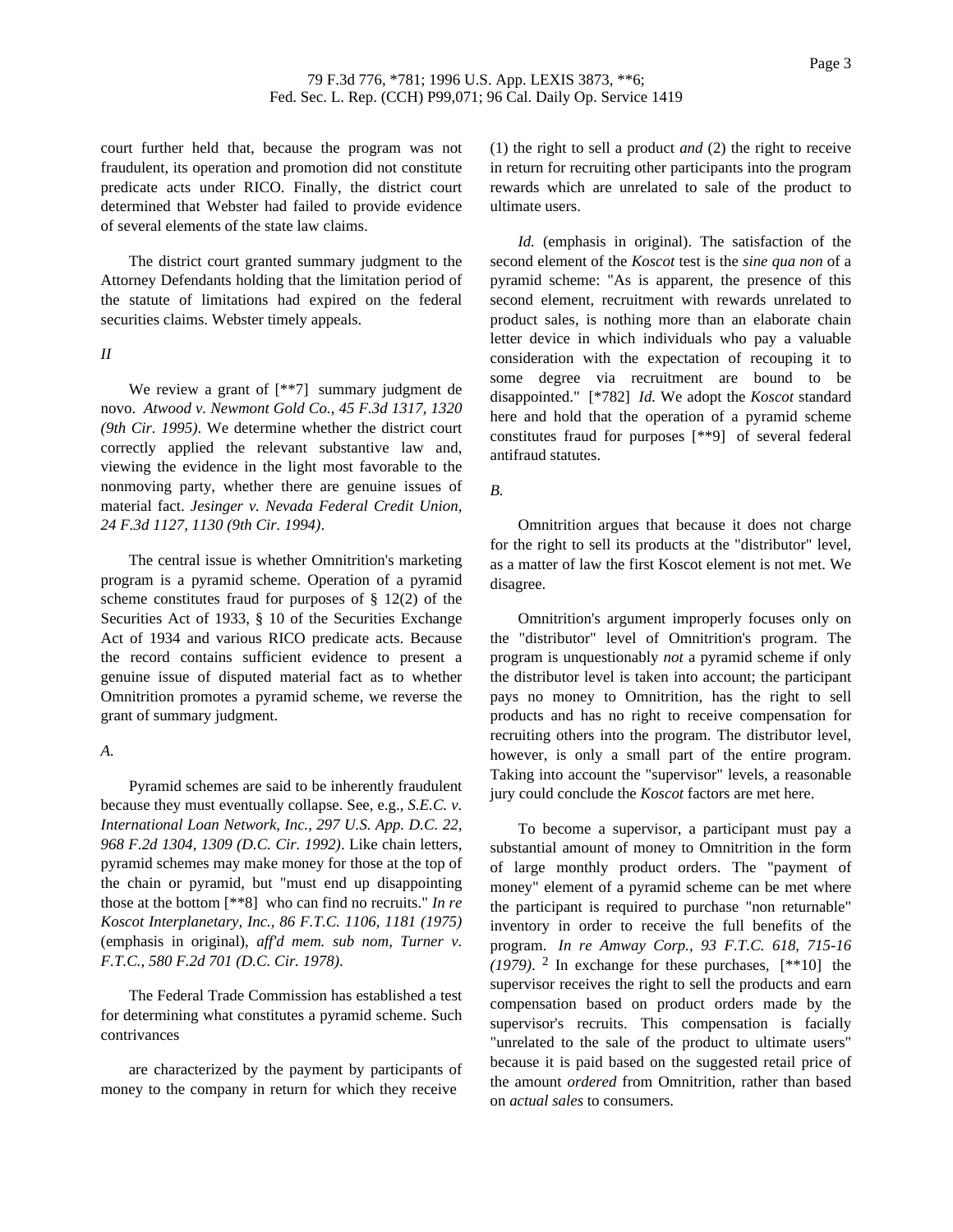2 Omnitrition argues that its buy-back rule makes the inventory purchased by supervisors "returnable." We address this argument below in our discussion of Omnitrition's "*Amway* defense."

On its face, Omnitrition's program appears to be a pyramid scheme. Omnitrition cannot save itself simply by pointing to the fact that it makes some retail sales. *See In re Ger-Ro-Mar, Inc., 84 F.T.C. 95, 148-49 (1974)* (that some retail sales occur does not mitigate the unlawful nature of pyramid schemes), *rev'd on other grounds, 518 F.2d 33 (2d Cir. 1975)*. The promise of lucrative rewards for recruiting others tends to induce participants to focus [\*\*11] on the recruitment side of the business at the expense of their retail marketing efforts, making it unlikely that meaningful opportunities for retail sales will occur. *Koscot, 86 F.T.C. at 1181*. The danger of such "recruitment focus" is present in Omnitrition's program. For example, Webster testified that Omnitrition encouraged him to "get to supervisor as quick as [he] could." Ligon states:

The product sales are driven by enrolling people. In other words, the people buy exorbitant amounts of products that normally would not be sold in an average market by virtue of the fact that they enroll, get caught up in the process, in the enthusiasm, the words of people like Charlie Ragus, president, by buying exorbitant amounts of products, giving products away and getting involved in their proven plan of success, their marketing plan. It has nothing to do with the normal supply and demand in this world. It has to do with getting people enrolled, enrolling people, getting them on the bandwagon and getting them to sell product.

Omnitrition argues that Webster failed to submit sufficient admissible proof that Omnitrition is a pyramid scheme. We disagree. The mere structure of the [\*\*12] scheme suggests that Omnitrition's focus was in promoting *the program* rather than selling *the products*. When added to statements from Webster's and Ligon's depositions, plaintiffs have produced sufficient evidence to defeat summary judgment.

### *C.*

To rebut the pyramid allegations, Omnitrition relies heavily on *In re Amway Corp., 93 F.T.C. 618 (1979)*, in which the FTC found Amway was not a pyramid scheme because its policies prevented inventory loading and encouraged retail sales. *Id. at 715-16*. Omnitrition argues

that its formal adoption of [\*783] policies similar to Amway's was sufficient to support summary judgment. We disagree.

The policies adopted by Amway were as follows: (1) participants were required to buy back from any person they recruited any saleable, unsold inventory upon the recruit's leaving Amway, (2) every participant was required to sell at wholesale or retail at least 70% of the products bought in a given month in order to receive a bonus for that month, and (3) in order to receive a bonus in a month, each participant was required to submit proof of retail sales made to ten different consumers. *Id. at 716*. The Administrative Law Judge ("ALJ") in [\*\*13] *Amway* found as a matter of fact that these policies were enforced by Amway, and, more importantly, that the rules *in fact* served to encourage retail sales and prevent "inventory loading" by Amway distributors. 3 *Id. at 646, 668*.

> "Inventory loading" occurs when distributors make the minimum required purchases to receive recruitment-based bonuses without reselling the products to consumers.

Omnitrition has distribution rules modeled on Amway's. However, the existence and enforcement of rules like Amway's is only the first step in the pyramid scheme inquiry. Where, as here, a distribution program appears to meet the *Koscot* definition of a pyramid scheme, there must be evidence that the program's safeguards are enforced and actually serve to deter inventory loading and encourage retail sales. In *Amway,* the ALJ made that crucial finding of fact, after a full trial. *See id. at 631*. Our review of the record does not reveal sufficient evidence to establish as a matter of law that Omnitrition's [\*\*14] rules *actually work*.

Further, Omnitrition's rules, while carefully crafted to appear like those in *Amway,* are weaker in operation. The key to any anti-pyramiding rule in a program like Omnitrition's, where the basic structure serves to reward recruitment more than retailing, is that the rule must serve to tie recruitment bonuses to actual retail sales in some way. Only in this way can the second *Koscot* factor be defeated. Omnitrition has failed to prove that as a matter of law its rules operate in that manner.

First, Omnitrition produced evidence of enforcement only for its ten customer rule. Even assuming that Omnitrition's enforcement measures are effective, it is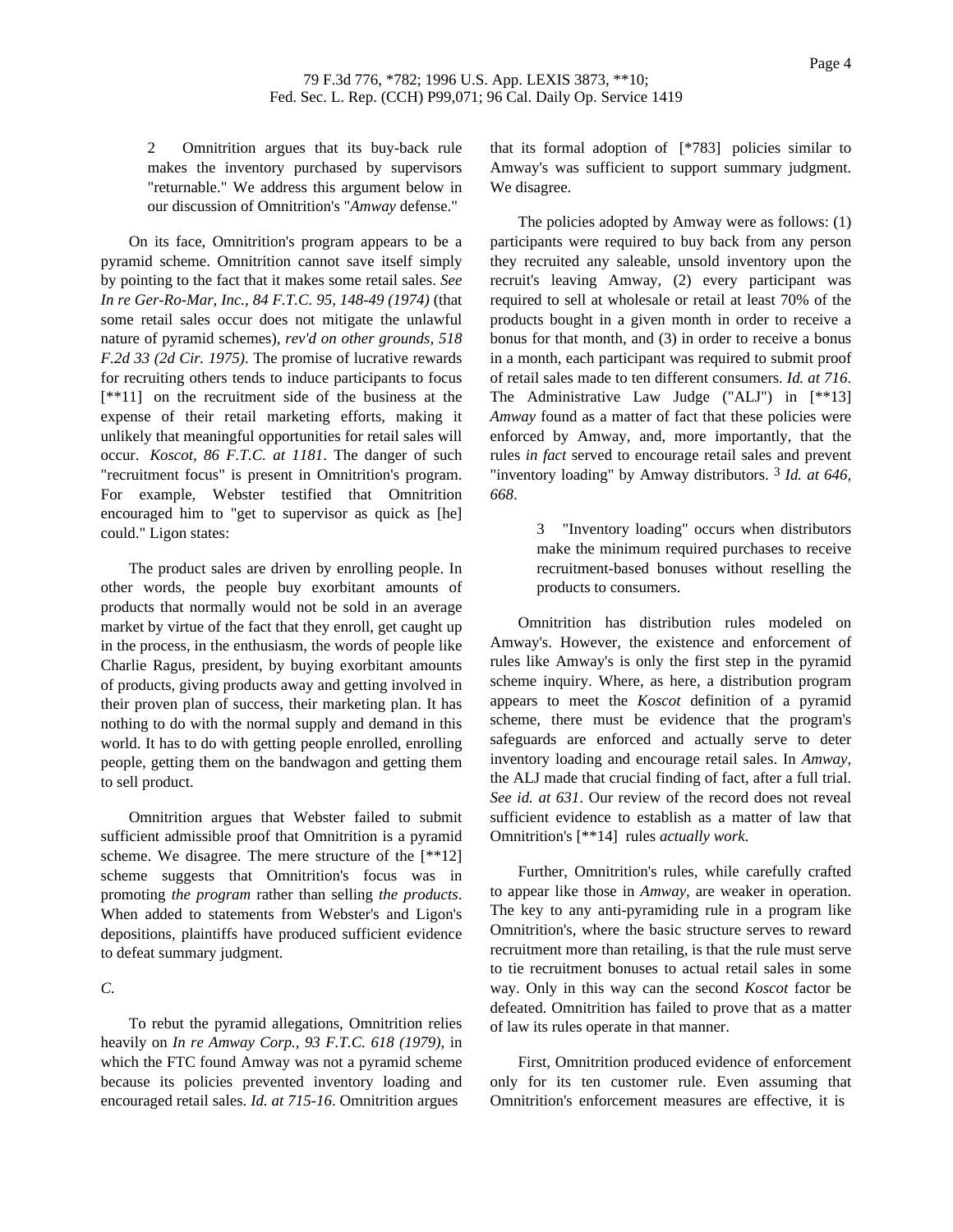not clear that these measures serve to tie the *amount* of "Royalty Overrides" to retail sales. The overrides are paid based on purchases by supervisors. In order to be a supervisor, one must purchase several thousand dollars worth of product each month. That some amount of product was sold by each supervisor to only ten consumers each month does not insure that overrides are being paid as a result of actual retail sales. 4

> 4 The same logical criticism could be made of Amway's ten customer rule. It is crucial, however, to keep in mind that Amway's rule was found to be effective as a matter of fact.

[\*\*15] Second, Omnitrition produced no evidence of enforcement of its 70% rule. It merely states that, in order to place further orders IMAs must "certify" that they have sold 70% of the product they previously ordered. There is no evidence that this "certification" requirement actually serves to deter inventory loading. Importantly, the requirement can be satisfied by *non-retail* sales to a supervisor's own downline IMAs. This makes it less likely that the rule will effectively tie royalty overrides to sales to ultimate users, as *Koscot* requires.

In addition, plaintiffs have produced evidence that the 70% rule can be satisfied by a distributor's personal use of the products. If *Koscot* is to have any teeth, such a sale cannot satisfy the requirement that sales be to "ultimate users" of a product. 5

> 5 Indeed the record indicates that Omnitrition itself does not treat distributors' use of products as retail sales: distributors who purchase products for personal use are not entitled to the same 30 day money back guarantee that is available to other retail customers.

[\*\*16] Third, Omnitrition has not shown that it enforces its buy-back rule, or the extent to which Omnitrition has actually repurchased product from disappointed IMAs. In addition, by Omnitrition's own terms, the rule is weaker than Amway's in two particulars: (1) Omnitrition only refunds 90% of the price of the product and (2) Omnitrition will only [\*784] repurchase consumable products (the majority of what it sells) if they are less than three months old. The latter fact is very significant. The buy-back rule is only effective if it can reduce or eliminate the possibility of inventory loading by insuring that program participants do not find

themselves saddled with thousands of dollars worth of unsaleable products. Omnitrition's rule potentially would not achieve this goal for any person who participated in the program for more than three months.

Omnitrition misreads *Amway* as holding that any "multi level marketing" program employing policies like Amway's is not a pyramid scheme as a matter of law. That was not the FTC's holding. The FTC held that Amway was not a pyramid scheme as a matter of fact because its policies were *enforced* and were *effective* in encouraging retail sales. [\*\*17] This ruling does not help Omnitrition at the summary judgment stage.

Omnitrition's *Amway* defense must fail, at least on summary judgment, because the crucial evidence of the actual *effectiveness* of its anti-pyramiding distribution rules is missing.

## *III*

We reverse summary judgment for Omnitrition on Webster's securities claims.

A.

In *S.E.C. v. Glenn W. Turner Enters., Inc., 474 F.2d 476* (9th Cir.), *cert. denied, 414 U.S. 821, 38 L. Ed. 2d 53, 94 S. Ct. 117 (1973)*, we declared that investments in a pyramid scheme were "investment contracts" and thus securities within the meaning of the federal securities laws. If Omnitrition's program is a pyramid scheme, investments in the program's supervisor positions are securities.

An investment contract is a transaction in which "the scheme involves an investment of money in a common enterprise with profits to come solely from the efforts of others." *Id. at 481* (quoting *SEC v. W. J. Howey Co., 328 U.S. 293, 301, 90 L. Ed. 1244, 66 S. Ct. 1100 (1946))*. Omnitrition argues that the success of a participant in its program depends on the participant's own efforts and "hard work." We have rejected a strict interpretation of the "solely from the efforts of others" requirement, [\*\*18] however, in favor of a flexible approach that focuses on "whether the efforts made by those other than the investor are the undeniably significant ones." *474 F.2d at 482*.

In *Glenn W. Turner,* we determined in the context of the "Dare to be Great" pyramid scheme that the fact that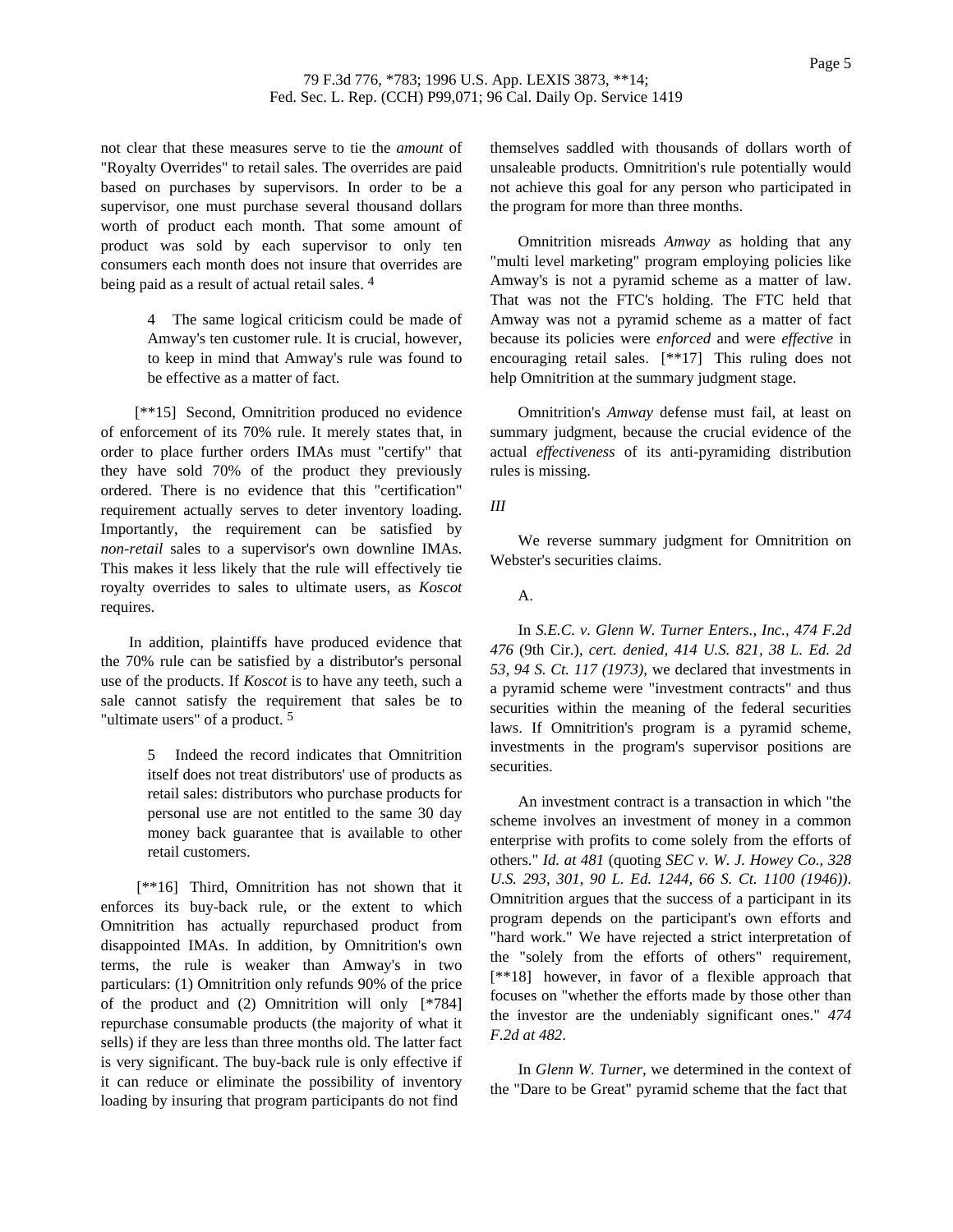investors in the scheme were required to exert some effort did not automatically preclude a finding that the investments were securities. Instead, we focused on the fact that the scheme's promoters controlled the methods by which the product was sold and new members were recruited. The promoters provided the "essential managerial efforts which affected the failure or success of the enterprise." *Id. at 483*.

The same is true of Omnitrition's program. Plaintiffs claim they were taught to sell Omnitrition's "proven plan of success" and to "catch a wave of return that was far beyond anything that [they] were involved in personally." By the very structure of a pyramid scheme, participants' efforts are focused not on selling products but on recruiting others to join the scheme. Under the reasoning of *Glenn W. Turner,* this is enough to bring investments in the program within the definition of "investment [\*\*19] contracts."

If Omnitrition's program involves the sale of securities, Omnitrition is liable under  $\S$  12(1) for failing to file a registration statement. Section 12(1) imposes civil liability on one who "offers or sells a security in violation of *section 77e*." *15 U.S.C. § 77l(1) (1981)*. *Section 77e(c)* makes it unlawful "to offer to sell . . . any security, unless a registration statement has been filed as to such security . . ." *15 U.S.C. § 77e(c) (1981)*. There is no scienter requirement to § 12(1). *Wolf v. Banco Nacional De Mexico, 549 F. Supp. 841, 853 (N.D. Cal. 1982)*, *rev'd on other grounds, 739 F.2d 1458 (9th Cir. 1984)*, *cert. denied, 469 U.S. 1108, 83 L. Ed. 2d 778, 105 S. Ct. 784 (1985)*.

# *B.*

The district court concluded that all of the allegedly fraudulent statements Webster [\*785] attributes to the defendants were statements of opinion not actionable under § 12(2) and *Rule 10b-5*. We disagree.

We have set out a three part test for the determination of when a statement of opinion is actionable under federal securities laws. See *In re Apple Computer Sec. Litigation, 886 F.2d 1109, 1113 (9th Cir. 1989)*, *cert. denied, 496 U.S. 943 (1990)*. There, we stated:

A projection or statement of [\*\*20] belief contains at least three implicit factual assertions: (1) that the statement is genuinely believed, (2) that there is a

reasonable basis for that belief, and (3) that the speaker is not aware of any undisclosed facts tending to seriously undermine the accuracy of the statement. A projection or statement of belief may be actionable to the extent that one of these implied factual assertions is inaccurate.

#### *Id.*

Because there is a material question of fact as to whether Omnitrition's marketing program is a pyramid scheme, there are also material questions of fact regarding whether any of the three Apple factors are met with respect to statements promoting the scheme. If defendants operated a pyramid scheme, the third *Apple* factor could not be satisfied by any statement implying that participants could make back their investment in the scheme. 6 Pyramid schemes are destined to collapse, and the most recent entrants to lose their money. This fact would always be present to undermine the truth of promotional statements.

> 6 For example, plaintiffs allege and Omnitrition does not dispute that one defendant stated "that people who join Omnitrition now [in January 1992] will position themselves for great wealth in the 1990's." The class alleges dozens of similar statements.

## [\*\*21] *C.*

We reverse summary judgment for Omnitrition on plaintiffs' § 10 and § 12(2) claims.

Section 10(b) of the Securities Exchange Act of 1934 makes it unlawful "to use or employ, in connection with the purchase or sale of any security . . . any manipulative or deceptive device or contrivance in contravention of such rules and regulations as the Commission may prescribe . . ." *15 U.S.C. 78j(b)*. Securities and Exchange Commission *Rule 10b-5* prohibits engaging "in any act, practice, or course of business which operates or would operate as a fraud or deceit upon any person, in connection with the purchase or sale of any security." *17 C.F.R. § 240.10b-5(c)*. Federal antifraud securities laws are to be construed broadly. *Herman & MacLean v. Huddleston, 459 U.S. 375, 386-87, 74 L. Ed. 2d 548, 103 S. Ct. 683 (1983)*.

We hold that operation of a pyramid scheme violates 10b-5's prohibition against engaging in an "act, practice or course of business which operates as a fraud or deceit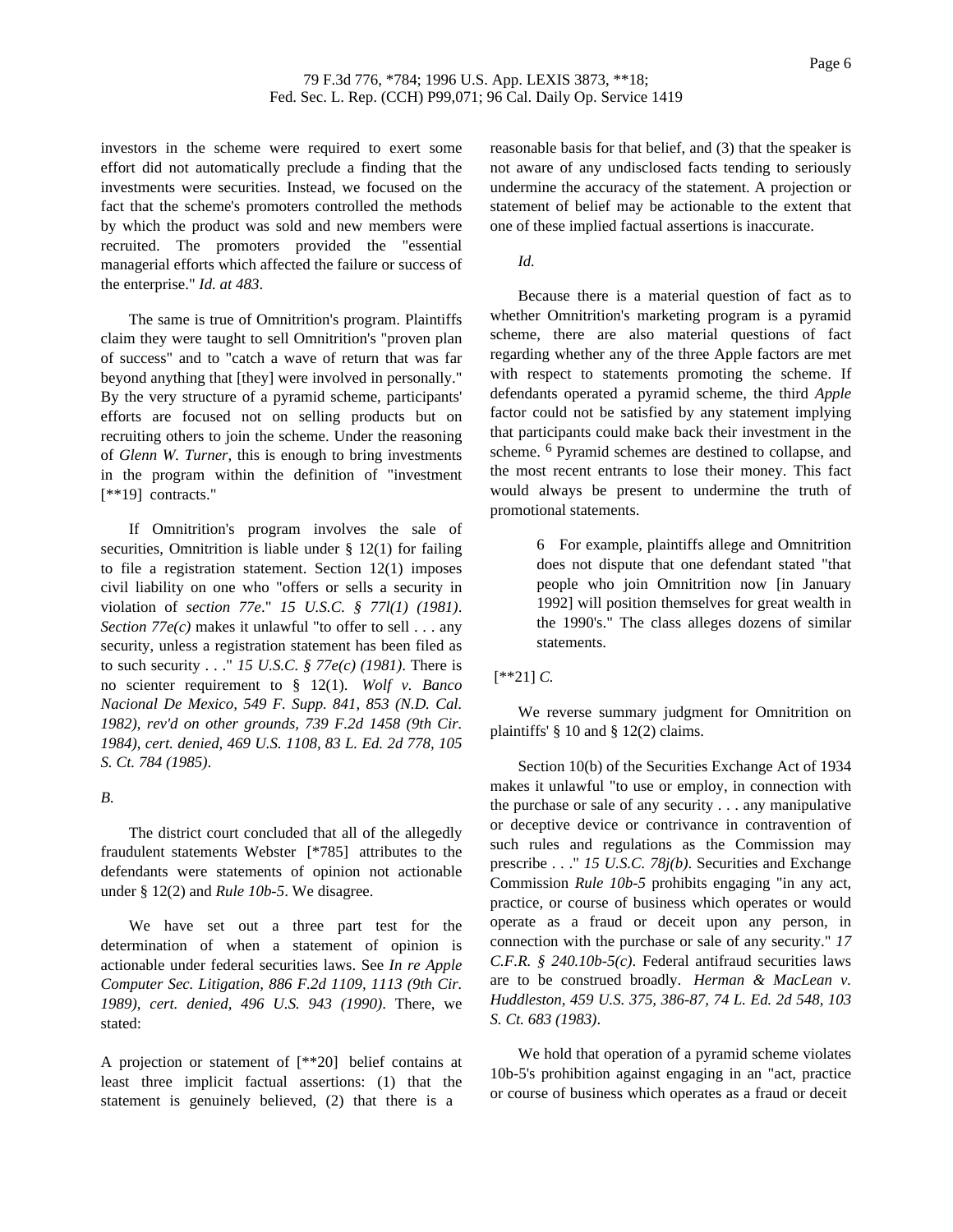upon any person." A jury could rationally conclude that the promotion of a pyramid scheme demonstrates the necessary fraudulent intent. *See In re Software Toolworks, Inc. Sec. Litigation, 50 F.3d 615, 628-29* (9th Cir.) (holding summary [\*\*22] judgment on 10b-5 claim to be improper, even in absence of direct evidence of fraudulent intent, where evidence permitted a "reasonable inference" of scienter), *cert. denied, 116 S. Ct. 274 (1995)*. Because there is a genuine dispute of material fact as to whether Omnitrition operated a fraudulent pyramid scheme, the district court should not have granted summary judgment on Webster's 10b-5 claims.

Section 12(2) imposes civil liability on any person who "offers or sells a security . . . by means of a prospectus or oral communication, which includes an untrue statement of a material fact or omits to state a material fact necessary in order to make the statements, in the light of the circumstances under which they were made, not misleading . . ." *15 U.S.C. § 77l(2)*. There is genuine dispute over whether Omnitrition made false statements of fact when it declared Omnitrition was not a pyramid scheme. Even absent such statements, a company which promotes an inherently fraudulent pyramid scheme "omits to state a material fact" for purposes of § 12(2) when it does not explain that the program is bound to collapse.

[\*786] There is a scienter requirement to  $\S$  12(2), but *defendants* bear [\*\*23] the burden to prove that they "did not know, and in the exercise of reasonable care could not have known, of such untruth or omission . . ." *15 U.S.C. § 77l(2)*. They have not met this burden at the summary judgment stage.

#### *IV*

The district court granted summary judgment for defendants on Webster's civil RICO claims (see *18 U.S.C. § 1962(c)* and *(d)*) on two grounds: The absence of predicate acts and the lack of proof of an "enterprise" beyond the alleged racketeering activity itself. We find there exists a genuine issue of material fact, and therefore we reverse the district court.

### *A.*

Because there is a triable issue of fact as to whether Omnitrition was operating an inherently fraudulent pyramid scheme, there also is a triable issue of fact as to whether Omnitrition's promotion of the scheme and use

of the mails and wires in furthering the scheme constituted securities fraud, mail fraud and wire fraud respectively. 7 All of these are predicate racketeering acts sufficient to allow plaintiffs to invoke civil RICO. 18 U.S.C. *§§ 1961(1)(B)* (mail and wire fraud) and  $1961(1)(D)$  (securities fraud).

> 7 Mail fraud makes it illegal "to devise any scheme or artifice to defraud, or for obtaining money or property by means of false or fraudulent pretenses, representations, or promises. . ." *18 U.S.C. § 1341*. Wire fraud, *18 U.S.C. § 1343*, has the same expansive test. An inherently fraudulent pyramid scheme that meets the Koscot factors would fall within these broad definitions of fraud.

> Securities fraud violations under 10b-5 and § 12(2) are predicate acts for RICO. *See Laird v. Integrated Resources, Inc., 897 F.2d 826, 838 (5th Cir. 1990)* (10b-5); *Metromedia Co. v. Fugazy, 753 F. Supp. 93, 98 (S.D.N.Y. 1990)*, *aff'd as amended on other grounds, 983 F.2d 350 (2d Cir. 1992)*, *cert. denied, 113 S. Ct. 2445 (1993)* ( § 12(2)). As discussed above, plaintiffs survive summary judgment on these claims.

[\*\*24] Omnitrition claims Webster has failed to produce evidence that defendants specifically intended to defraud anyone. Specific intent to defraud may be proven circumstantially, and is ill-suited for adjudication on summary judgment. *Ikuno v. Yip, 912 F.2d 306, 310 (9th Cir. 1990)*. Facts showing the creation and operation of a pyramid scheme are indications of specific intent to defraud sufficient to survive summary judgment. *See People v. Bestline Products, Inc., 61 Cal. App. 3d 879, 132 Cal. Rptr. 767, 788 (Cal. App. 1976)* (The "vice and quicksand nature of 'endless-chain' transactions . . . is so apparent that the promoters must be charged with knowledge of the fraud inherent in it.") (quoting *State By Lefkowitz v. ITM, Inc., 52 Misc. 2d 39, 275 N.Y.S.2d 303, 315 (N.Y. Sup. 1966))*; *see generally Ikuno, 912 F.2d at 311* (finding for purposes of RICO that the existence of a fraudulent scheme "reveals implied if not express intent to defraud.").

### *B.*

Omnitrition argues that Webster must show the existence of an ascertainable structure of the enterprise apart from the alleged racketeering activity (i.e. the operation of a pyramid scheme). 8 The participation of a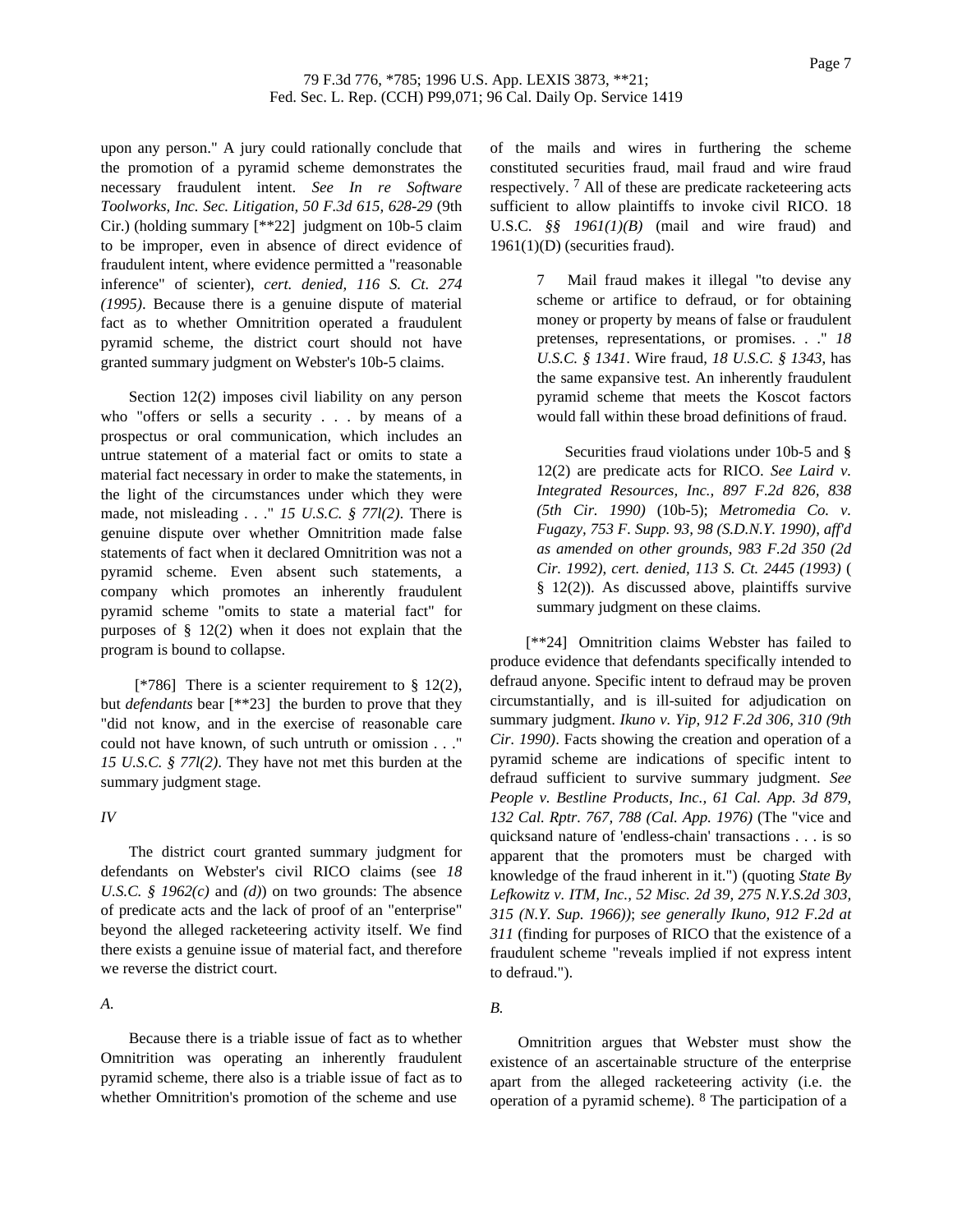corporation in a racketeering scheme is [\*\*25] sufficient, of itself, to give the enterprise a structure separate from the racketeering activity: "corporate entities have a legal existence separate from their participation in the racketeering, and the very existence of a corporation meets the requirement for a separate structure." *United States v. Feldman, 853 F.2d 648, 660 (9th Cir. 1988)*, *cert. denied, 489 U.S. 1030, 103 L. Ed. 2d 222, 109 S. Ct. 1164 (1989)* (citing *United States v. Kirk, 844 F.2d 660, 664* (9th Cir.), *cert. denied, 488 U.S. 890, 102 L. Ed. 2d 213, 109 S. Ct. 222 (1988))*. Omnitrition argues a corporation allegedly set up to conduct only illegal activities (e.g. operate a [\*787] pyramid scheme) cannot be an enterprise with a structure separate from the racketeering activity. This argument misconstrues the nature of the separate structure requirement. *See, e.g., United States v. Riccobene, 709 F.2d 214, 223-24* (3d Cir.), *cert. denied, 464 U.S. 849 (1983)*. Wholly unlawful enterprises fall within RICO's provisions. *United States v. Tille, 729 F.2d 615, 620* (9th Cir.), *cert. denied, 469 U.S. 845 (1984)*.

> 8 The circuits are split on whether RICO requires the existence of an "ascertainable structure distinct from that inherent in the conduct of a pattern of racketeering activity." *United States v. Blinder, 10 F.3d 1468, 1473 (9th Cir. 1993)* (internal quotations omitted). Because Webster has offered evidence of a separate structure, we find it unnecessary to decide whether a RICO plaintiff can state a cause of action without offering proof of a separate structure.

*Section 1962(d)* prohibits conspiracy to violate RICO. Defendants argue that a corporation cannot engage in a RICO conspiracy with its own officers and representatives. We disagree.

In *Ashland Oil, Inc. v. Arnett, 875 F.2d 1271 (7th Cir. 1989)*, the court found that intracorporate conspiracies were actionable under RICO, while distinguishing the Supreme Court's contrary ruling in antitrust cases:

Since a subsidiary and its parent theoretically have a community of interest, a conspiracy "in restraint of trade" between them poses no threat to the goals of antitrust law - protecting competition. In contrast, intracorporate

conspiracies do threaten RICO's goals of preventing the infiltration of legitimate businesses by racketeers and separating racketeers from their profits.

Id. at 1281. <sup>9</sup> We agree with the reasoning of our sister circuit, and hold that *§ 1962(d)* applies to intracorporate conspiracies. *Cf. United States v. Benny, 786 F.2d 1410, 1416* (9th Cir.) (stating that the corporate form is the "sort of legal shield for illegal activity that Congress intended RICO to pierce"), *cert. denied, 479 U.S. 1017, 93 L. Ed. 2d 720, 107 S. Ct. 668 (1986)*.

> 9 District courts are split on the issue. *Compare Medallion TV Enterprises, Inc. v. SelecTV of California, Inc., 627 F. Supp. 1290, 1301 n.7 (C.D. Cal. 1986)* (collecting cases which state a "corporation can only act through its officers and representatives, who cannot conspire with corporation of which they are a part"), *aff'd on other grounds, 833 F.2d 1360 (9th Cir. 1987)*, *cert. denied, 492 U.S. 917, 106 L. Ed. 2d 588, 109 S. Ct. 3241 (1989)*, *with Ashland Oil, 875 F.2d at 1281 n.10* (collecting cases to the contrary).

[\*\*27] *V*

*A.*

Whether Omnitrition's program runs afoul of California's laws against false advertising, unfair business practices and fraud is determined under California's statutory definition of "Endless Chain" marketing schemes. *California Penal Code § 327* makes it a public offense for any person to operate

any scheme for the disposal or distribution of property whereby a participant pays a valuable consideration for the chance to receive compensation for introducing one or more additional persons into participation in the scheme or for the chance to receive compensation when a person introduced by the participant introduces a new participant. Compensation, as used in this section, does not mean or include payment based upon sales made to persons who are not participants in the scheme and who are not purchasing in order to participate in the scheme.

*Cal. Penal Code § 327* (West 1995). This definition is equivalent, if not identical, to the Koscot test. Because there is sufficient evidence for a jury to conclude the Omnitrition program fails the *Koscot* test, there also is a

<sup>[\*\*26]</sup> *C.*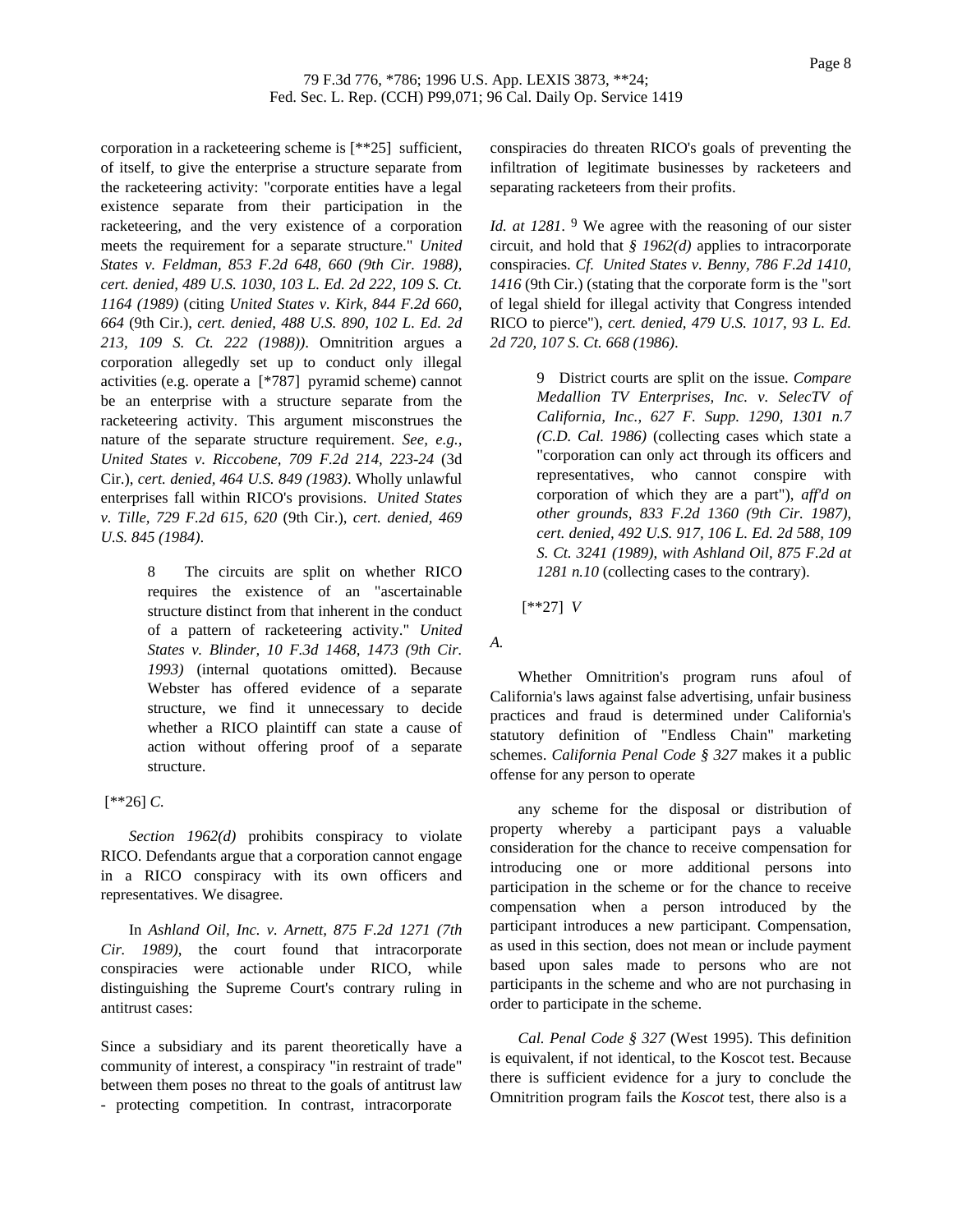genuine issue of material fact as to whether it is an "Endless Chain" scheme under *§* [\*\*28] *327*.

Indeed, at least one of the Omnitrition's *Amway* protections is less salient under the California statute. Omnitrition's "70% Rule" allows supervisors to count products sold at wholesale to their own downlines toward their 70 percent sales requirement. This allows supervisors to be compensated on the basis of sales other than "sales made to persons who are not participants in the scheme and who are not purchasing in order to participate in the scheme." *Id.* This is expressly prohibited by the California statute, while it is only implicit in the *Amway* "retail sales" defense.

#### [\*788] *B.*

*California Business and Professions Code §§ 17500 et seq.* make it unlawful for anyone to use false or deceptive marketing practices. The operation and promotion of an Endless Chain scheme within the meaning of Penal Code *§ 327* is an inherently deceptive marketing practice, actionable under *§ 17500*. *People v. Bestline Products, Inc., 61 Cal. App. 3d 879, 132 Cal. Rptr. 767, 789-90 (Cal. Ct. App. 1976)*.

*California Business and Professions Code §§ 17200 et seq*. create a cause of action for anyone damaged by the defendant's unfair competitive practices. By statutory definition, any illegal business [\*\*29] practice is also unfair. *Cal. Bus. & Prof. Code § 17200* (West 1995). Thus, if Omnitrition's scheme violates Penal Code *§ 327*, it is actionable under Business and Professions Code *§ 17200 et seq*.

#### *C.*

The existence of a triable issue of fact as to Omnitrition's operation of a pyramid scheme raises triable issues of fact as to Webster's cause of action for common law fraud. The familiar elements of a fraud cause of action are (1) misrepresentations of material fact, (2) knowledge of falsity, (3) intent to induce reliance, (4) justifiable reliance and (5) resulting damage. *Cicone v. URS Corp., 183 Cal. App. 3d 194, 227 Cal. Rptr. 887, 890 (Cal. Ct. App. 1986)*.

Evidence that the defendants operated an illegal, inherently fraudulent pyramid scheme raises a material question of fact going to the first three elements. Misrepresentations, knowledge and intent follow from

the inherently fraudulent nature of a pyramid scheme as a matter of law. As to justifiable reliance, the defendants have not carried their burden on summary judgment of showing a lack of evidence to prove this element. To the contrary, defendants argue strenuously that their scheme was not fraudulent, and that plaintiffs were justified [\*\*30] in relying upon the statements made in the promotional materials. Further, the very reason for the *per se* illegality of Endless Chain schemes is their inherent deceptiveness and the fact that the "futility" of the plan is not "apparent to the consumer participant." *Bestline, 132 Cal. Rptr. at 788* (quoting *Twentieth Century Co. v. Quilling, 130 Wis. 318, 110 N.W. 174, 176 (Wis. 1907))*. Finally, there is a triable issue of fact as to damages. Webster testified that he never made back what he put in to the scheme and Ligon testified that he lost approximately \$ 5,000 in the scheme.

#### *VI*

The district court granted summary judgment for the Attorney Defendants on Webster's § 12 and § 10 securities claims because it concluded that the limitation period of the statute of limitations had expired on those claims before the class amended its complaint to add the Attorney defendants. We agree.

### A.

Claims under  $\S$ § 12(1) and 12(2) of the Securities Act of 1933 (*15 U.S.C. §§ 77l(1)* and *77l(2)*) must be brought within one year of the plaintiff's discovery of the allegedly illegal sale or false statement, respectively. *15 U.S.C. § 77m*. Section 10(b) claims also operate under a one year limitation [\*\*31] period. *Lampf, Pleva, Lipkind, Prupis & Petigrow v. Gilbertson, 501 U.S. 350, 364, 115 L. Ed. 2d 321, 111 S. Ct. 2773 (1991)*. The plaintiffs' discovery of the statement's falsity is sufficient to start the limitation period running. *Winkelman v. Blyth & Co., 518 F.2d 530, 531* (9th Cir.), *cert. denied, 423 U.S. 929, 46 L. Ed. 2d 257, 96 S. Ct. 278 (1975)*.

Adkins' alleged false statements were made in a videotape published in March of 1992. The class did not amend its complaint to add the Attorney Defendants until November 16, 1993, some twenty months later. The class filed its original complaints on May 22, 1992 (Ligon) and October 14, 1992 (Webster), both more than one year before the Attorney Defendants were added. Both complaints necessarily alleged that Omnitrition's program was a pyramid scheme. By implication, therefore,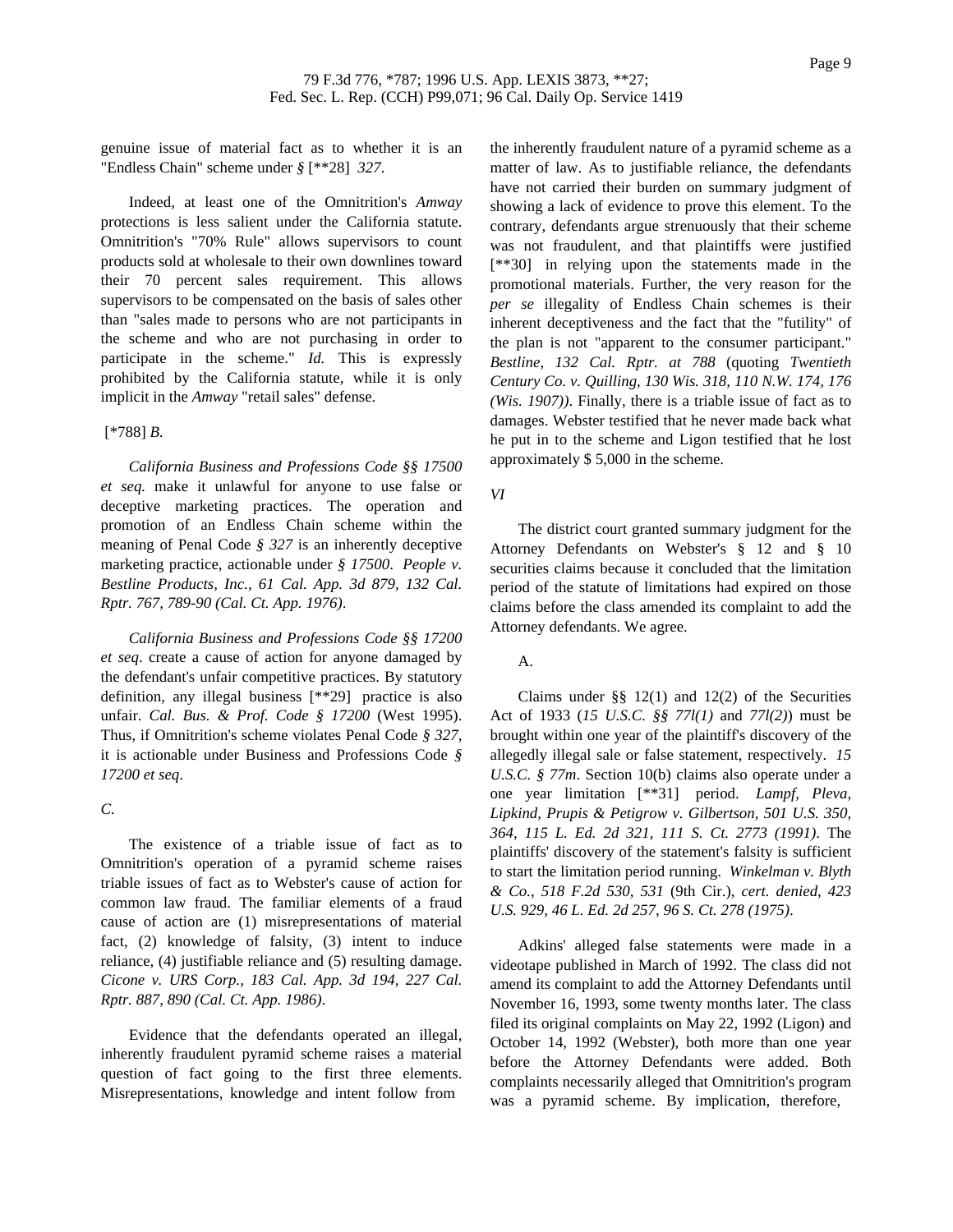plaintiffs knew of the alleged falsity in Adkins' statements that the program was *not* a pyramid scheme. At the latest, the statute of limitations began to run [\*789] when Webster filed his complaint on October 14, 1992, more than a year before the class filed suit against the Attorney defendants under  $\S 12(2)$  and  $\S 10(b)$ .

Webster makes no claim that Adkins engaged in any specific individual conduct in violation of [\*\*32] § 12(1), rather alleging that *all defendants,* severally and in concert, engaged in a continuous course of conduct to sell Omnitrition securities in violation of the registration provisions of *15 U.S.C. § 77e*. 10 It is undisputed that, more than one year before filing suit against the Attorney Defendants, plaintiffs knew of the Attorney Defendants' participation in Omnitrition and its promotional activities, and knew that Omnitrition had not registered its alleged securities with the Securities and Exchange Commission. The limitations period began to run more that one year prior to the class' amendment to add the Attorney Defendants, and therefore this claim was untimely.

> 10 Section 12(1) (*15 U.S.C. § 77l(1)*) creates a cause of action for anyone who has purchased securities sold in violation of *§ 77e*.

# *B.*

We also affirm the grant of summary judgment for the Attorney Defendants on the RICO claims.

Adkins is not liable under RICO because he did not "participate in the operation or management" of the [\*\*33] alleged RICO enterprise. See *Reves v. Ernst & Young, 507 U.S. 170, 113 S. Ct. 1163, 122 L. Ed. 2d 525 (1993)*. In *Reves,* the Supreme Court refused to hold an accountant who audited company reports "participated in the operation or management of the enterprise" as required for *§ 1962(c)* liability. *113 S. Ct. at 1173-74*. Following *Reves,* we stated that an attorney who wrote letters, prepared a partnership agreement, and assisted in a Chapter 7 proceeding, failed the "operation or management" test. *Baumer v. Pachl, 8 F.3d 1341 (9th Cir. 1993)*.

Adkins had far more involvement in the operation and management of Omnitrition than the defendants in the cases he cites. The attorney in *Baumer* "at no time held any formal position in the limited partnership. Nor did he play any part in directing the affairs of the enterprise." *Id. at 1344*. By contrast, Adkins was an

Assistant Secretary of Omnitrition. Adkins states, however, that his role as officer was "purely ministerial in nature." We agree with the district court that Webster has not produced any facts which refute this assertion. Adkins' statements allegedly promoting the scheme do not constitute participation in the "operation or management" of the [\*\*34] enterprise. We find that Adkins' purely ministerial role as "Assistant Secretary" in the corporation is insufficient to warrant liability under *§ 1962(c)*.

We also find Webster has produced no evidence showing the Attorney Defendants conspired to violate RICO. *See 28 U.S.C. § 1962(d)*. Adkins' statements promoting Omnitrition do not establish that he conspired to participate in the operation or management of the enterprise, as prohibited by *§ 1962(c)*. Webster has not alleged that the Attorney Defendants conspired to violate *§ 1962(a)* or *(b)*.

*C.*

We reverse the district court's summary judgment in favor of the Attorney Defendants on the state law claims under *California Business and Professions Code §§ 17200*, *17500 et seq.*, and California common law fraud.

Unlike Omnitrition, Adkins' section *§ 17200* liability cannot be based on violating *Cal. Penal Code § 327*. Section *§ 327* only punishes one who "contrives, prepares, sets up, proposes, or operates" an endless chain scheme. Similar to our *Reves* analysis above, we hold Adkins did not have the requisite involvement in the scheme to warrant *§ 327* liability.

Adkins' statements in the Omnitrition video that Omnitrition's [\*\*35] profits are driven by retail sales and that Omnitrition could never be considered a pyramid scheme are false and misleading statements if Omnitrition's program is found to be a pyramid scheme. *Section 17500* makes it unlawful for [\*790] any person to make an untrue or misleading advertising statement "which is known, or which by the exercise of reasonable care should be known, to be untrue or misleading." *Section 17200* prohibits unfair competition, which includes untrue or misleading advertising as defined by *§ 17500*. Adkins' statements also are actionable under California common law fraud.

The Attorney Defendants ask us to dismiss the state law claims against them for lack of pendent jurisdiction.